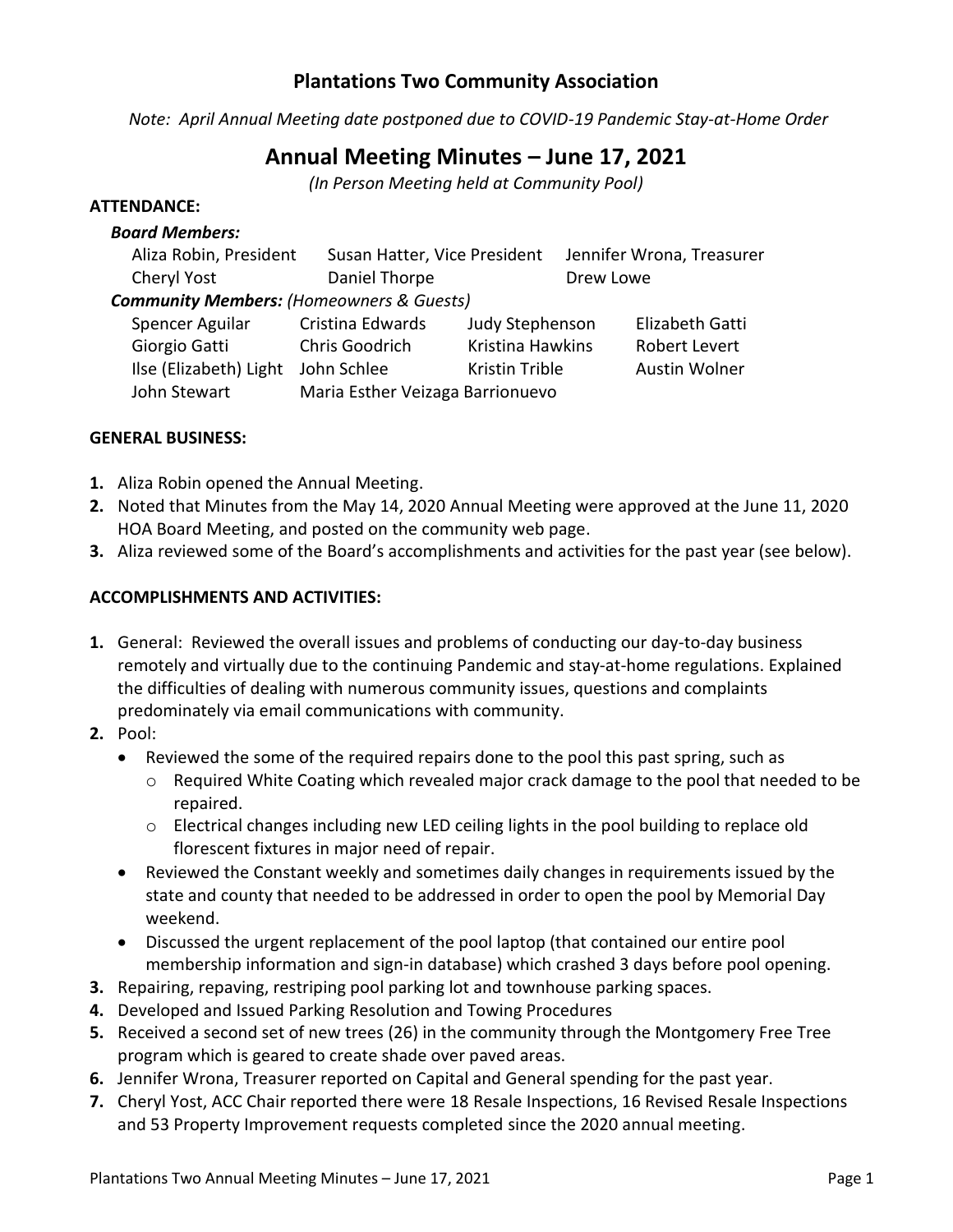#### **COMMUNITY DISCUSSIONS:**

Aliza inquired if there were any other issues that the attendees wished to discuss before the Election of Board Members. Some of the discussions were:

- **1.** Revisited the issue (that was put on hold last year due to the Pandemic) regarding Changing the Name of the Community.
	- Discussions were held with all attendees and the board.
	- The board explained that a member of the community started the requested research pertaining to the requirements, costs, etc. involved in changing the name.
	- Board determined that an actual committee (to complete the research, refine costs, surveys, etc.) needed to be setup. Attendees volunteered to join a committee and work towards these goals.
	- Attendees requested assistance from the Board in sending out or distributing information, when necessary, to the community. The board agreed to the request.
- **2.** Discussion held regarding the vandalism and destruction to community property by children in the community. Including:
	- The possibility of having an open meeting with parents and children to address the problem.
	- The use of security cameras. The board reported on inherent problems/issues with use of cameras such as (a) lack of lighting and power, (b) who would monitor the footage, (c) quality of camera images, (d) identifying individuals, (e) legal issues re: forwarding camera images to the police in reference to juveniles, (d) probability cameras would be stolen or destroyed, etc.
	- Contacting a local Montgomery county police officer to meet with community members.
- **3.** A homeowner talked about the need to develop different communication processes that might assist in getting people in the community more involved in the community and with the HOA.
- **4.** A homeowner talked about the need for residents to become involved in the community and the need for everyone to step up and use county resources to report problems and/or issues that they are aware of and are not specifically an HOA issue (i.e., vandalism, county streets and sidewalk issues, illegal parking, etc.). It was stated that residents can report bad behavior, and that they can call 311, animal control, county Department of Transportation or non-emergency police to report issues instead of depending on the board to fix problems that any resident could take care of.
- **5.** It was mentioned that everyone should be aware of the door-to-door pesticide vendors working local communities. They are scammers and should be reported to the Department of Agriculture.

### **ELECTION OF BOARD MEMBERS:**

### **Current HOA Board Member Terms:**

|                | <b>Elected or Appointed</b> | <b>Term Expiration</b> |
|----------------|-----------------------------|------------------------|
| Vacant         | resignation 2021            | expires in 2021        |
| Vacant         | resignation 2021            | expires in 2021        |
| Cheryl Yost    | 3 year term in 2018         | expires in 2021        |
| Dan Thorpe     | 3 year term in 2019         | expires in 2022        |
| Drew Lowe      | 3 year term in 2019         | expires in 2022        |
| Susan Hatter   | 3 year term in 2019         | expires in 2022        |
| Jennifer Wrona | 3 year term in 2020         | expires in 2023        |
| Aliza Robin    | 3 year term in 2020         | expires in 2023        |
| Karen Leicht   | 3 year term in 2020         | expires in 2023        |